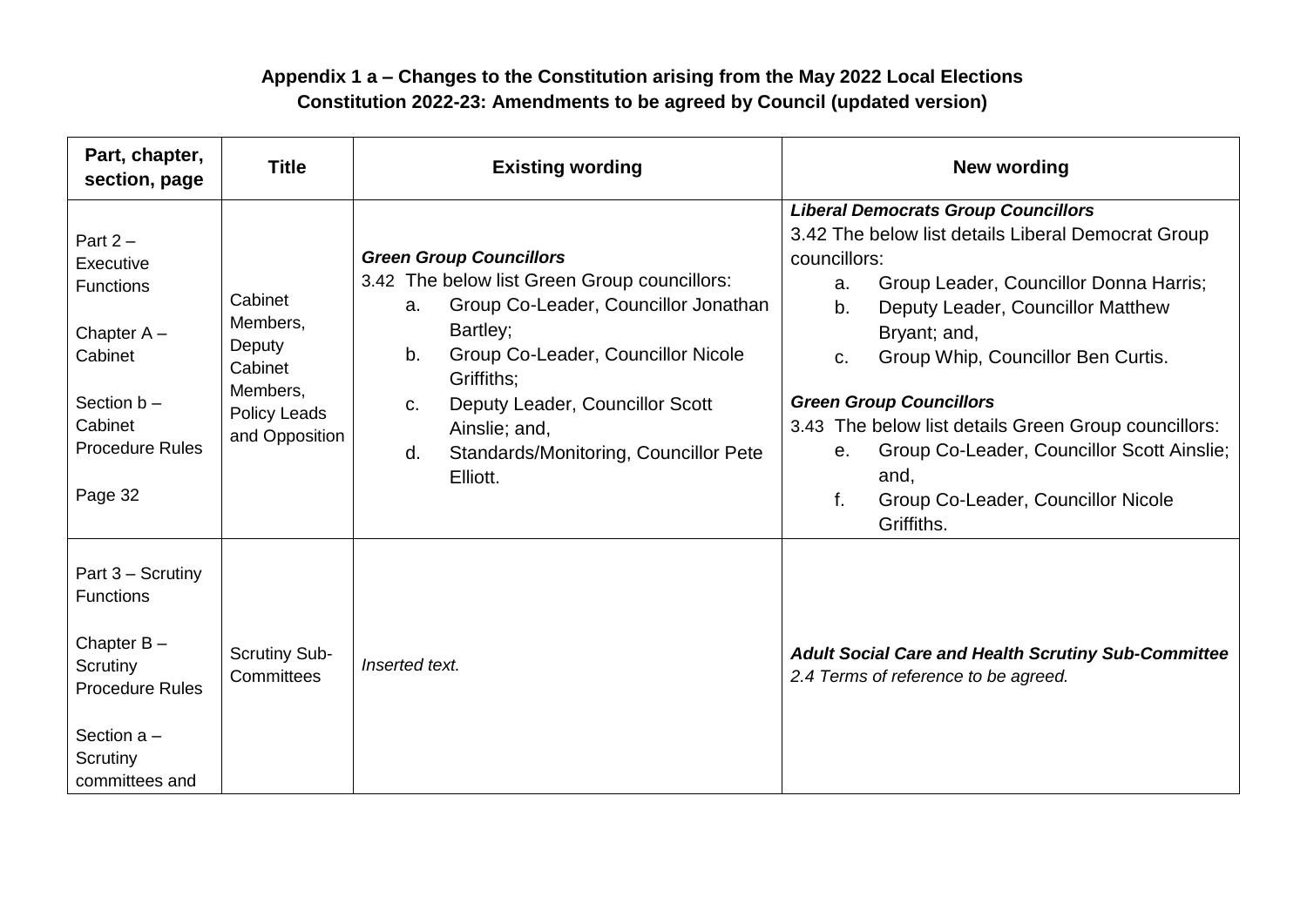| Part, chapter,<br>section, page                                                                                                                                                                   | <b>Title</b>                                   | <b>Existing wording</b>                                                                                                                                                                                                                                                                                                                                                                                                                                                                                                                                                                                         | <b>New wording</b>                                                                                                                                                                                                                                                                                                                                                                                                                                                                                                                                                                                                                        |  |
|---------------------------------------------------------------------------------------------------------------------------------------------------------------------------------------------------|------------------------------------------------|-----------------------------------------------------------------------------------------------------------------------------------------------------------------------------------------------------------------------------------------------------------------------------------------------------------------------------------------------------------------------------------------------------------------------------------------------------------------------------------------------------------------------------------------------------------------------------------------------------------------|-------------------------------------------------------------------------------------------------------------------------------------------------------------------------------------------------------------------------------------------------------------------------------------------------------------------------------------------------------------------------------------------------------------------------------------------------------------------------------------------------------------------------------------------------------------------------------------------------------------------------------------------|--|
| commission<br>arrangements                                                                                                                                                                        |                                                |                                                                                                                                                                                                                                                                                                                                                                                                                                                                                                                                                                                                                 |                                                                                                                                                                                                                                                                                                                                                                                                                                                                                                                                                                                                                                           |  |
| Page 62<br>Part 4 - Full<br>Council and<br>Committees<br>Procedure Rules,<br>Chapter B - Full<br>Council and<br>Committees<br>Procedure Rules,<br>Section d-<br>Meeting<br><b>Procedure Rules</b> | Council<br>Question<br>Time: by<br>Councillors | 11.4 d questions will be published on the agenda<br>in the following order:<br>the majority opposition group;<br>i.<br>ii.<br>the minority opposition member;<br>iii.<br>the administration;<br>iv.<br>the administration;<br>the administration;<br>v.<br>the administration;<br>vi.<br>the administration;<br>vii.<br>viii.<br>the administration;<br>the majority opposition group;<br>ix.<br>the administration;<br>Χ.<br>xi.<br>the majority opposition group;<br>xii.<br>the administration;<br>xiii.<br>the administration;<br>the majority opposition group; and,<br>xiv.<br>the administration.<br>XV. | 11.4 d questions will be published on the agenda in<br>the following order:<br>the majority opposition group;<br>i.<br>ii.<br>the minority opposition member;<br>iii.<br>the administration;<br>the administration;<br>iv.<br>the administration;<br>v.<br>the administration;<br>vi.<br>vii.<br>the administration;<br>viii.<br>the administration;<br>the majority opposition group;<br>ix.<br>the administration;<br>Х.<br>the administration;<br>xi.<br>the minority opposition group;<br>xii.<br>the administration;<br>xiii.<br>the administration;<br>xiv.<br>the majority opposition group;<br>XV.<br>the administration;<br>xvi. |  |
| Pages 88-9                                                                                                                                                                                        |                                                | the majority opposition<br>XVI.<br>the administration;<br>XVII.<br>xviii. the administration;<br>the administration;<br>xix.<br>the administration;<br>XX.                                                                                                                                                                                                                                                                                                                                                                                                                                                      | the administration;<br>xvii.<br>the administration;<br>XVIII.<br>the administration; and,<br>xix.<br>the administration.<br>XX.                                                                                                                                                                                                                                                                                                                                                                                                                                                                                                           |  |
| Part 4 - Full<br>Council and                                                                                                                                                                      | Speaking<br>order on                           | 12.1<br>Speaking order on debated motions:<br>first Motion:<br>a.                                                                                                                                                                                                                                                                                                                                                                                                                                                                                                                                               | 12.1 Speaking order on debated motions:<br>a. first Motion:                                                                                                                                                                                                                                                                                                                                                                                                                                                                                                                                                                               |  |